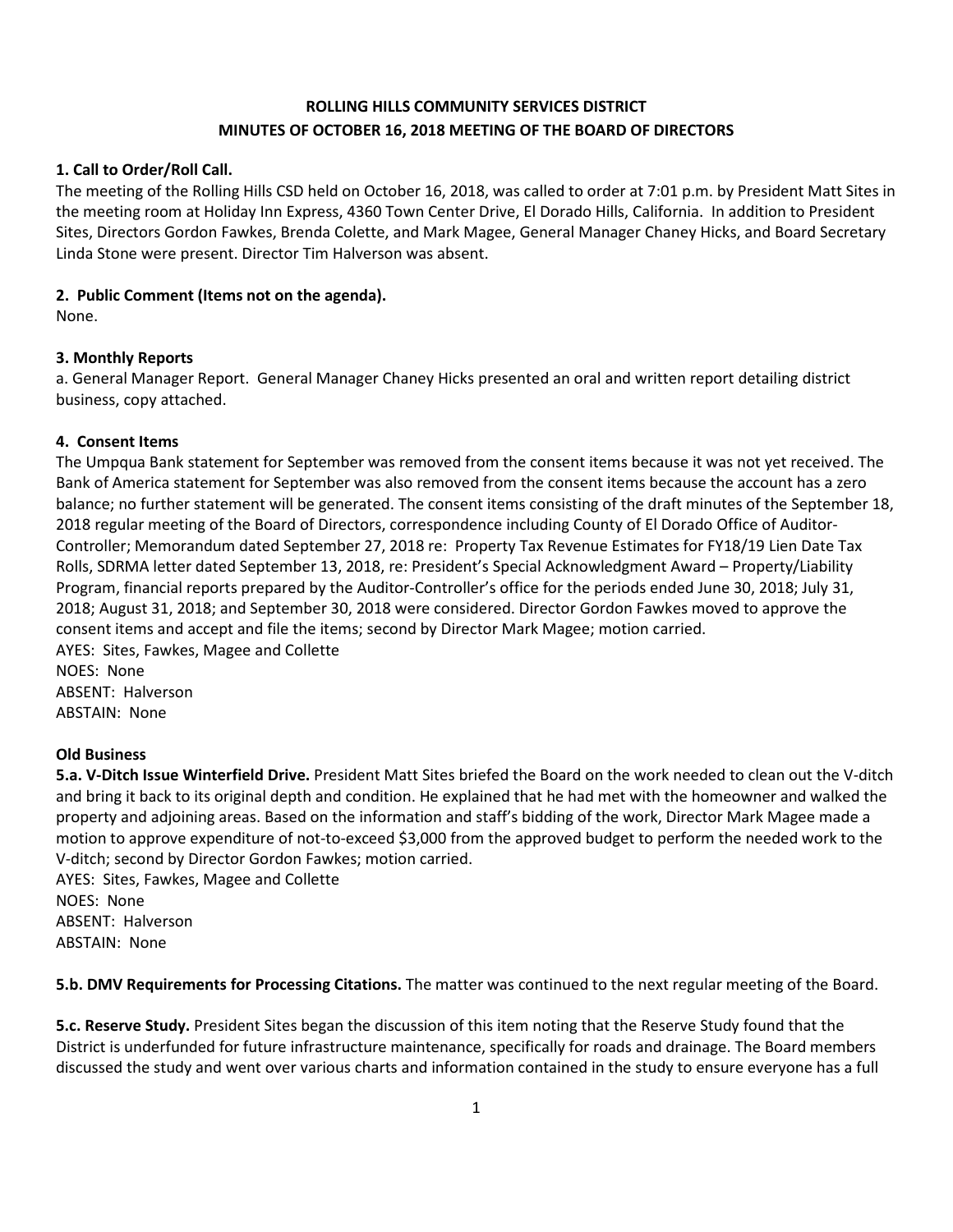understanding of its findings. For further understanding and awareness, the Board requested the Clerk prepare summary information outlining the District's revenue, expenses, fund balances, and road repair costs for the past ten years. Also, a review of the inflation rates for the prior 10 year period as applied to the District's annual assessment would provide in additional insight. The matter will be discussed further at the next Board meeting. The Board agreed the community workshop(s) will be scheduled early next year.

# **New Business**

**6.a. Tree Root Issues.** General Manager Chaney Hicks reported about tree root issues affecting the District's electrical boxes and encroaching and causing issues in a resident's yard. Her report included arborist findings and a recommendation to perform work to address the root issues. President Matt Sites made a motion for expenditure of not-to-exceed \$700.00 from the approved budget to perform work to remove invasive roots; seconded by Director Mark Magee; motion carried.

AYES: Sites, Fawkes, Magee and Collette NOES: None ABSENT: Halverson ABSTAIN: None

**7. Adjournment.** Upon motion by President Matt Sites and seconded by Director Brenda Colette, the meeting was adjourned at 8:45 p.m.

Submitted by:

/s/

Linda Stone, Board Secretary **Approved by Board: November 20, 2018** Approved by Board: November 20, 2018